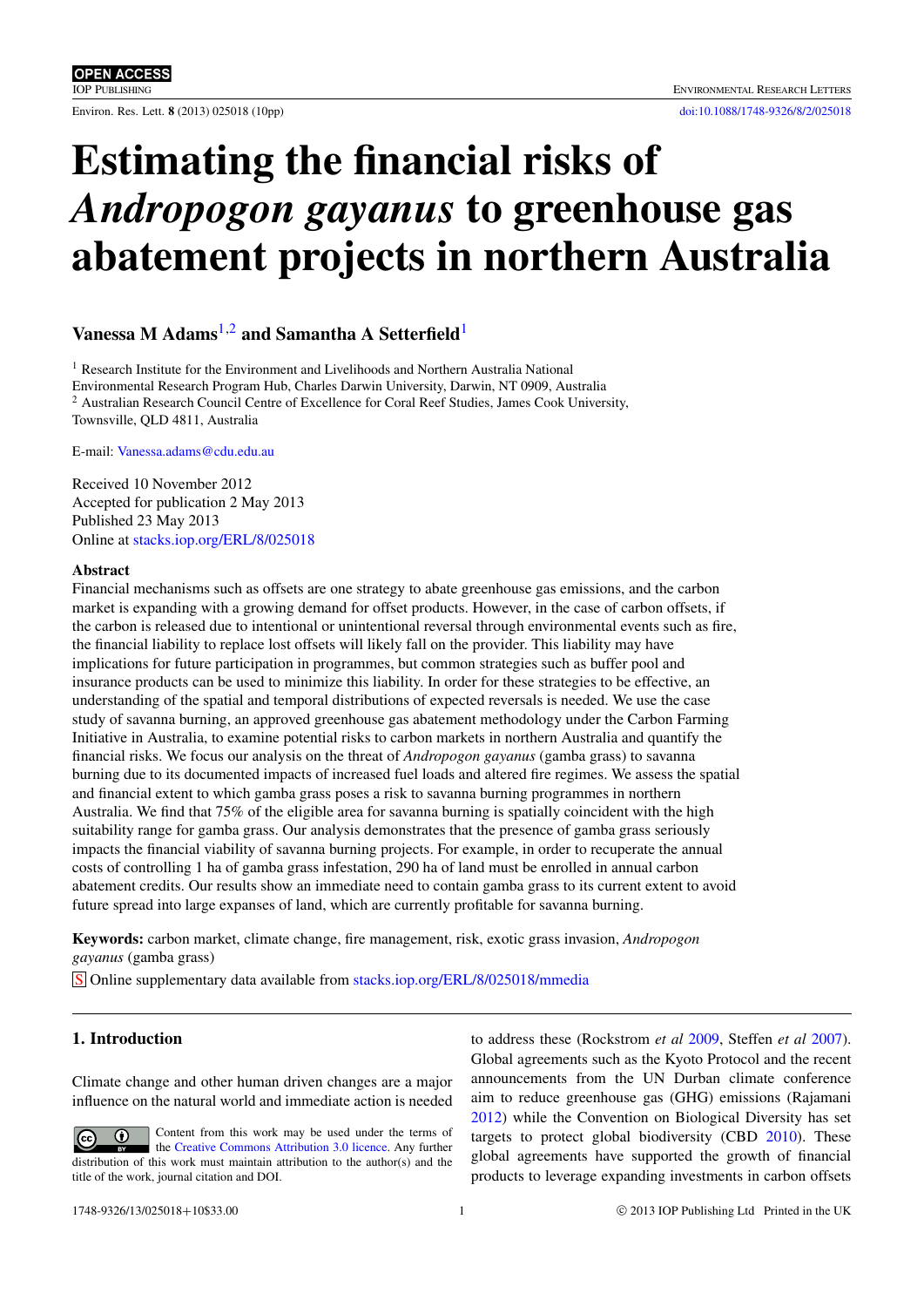to conserve biodiversity. While the increased interest in offset programmes is promising for environmental outcomes, the long-term viability of these programmes will be directly linked to offset providers managing financial risks associated with carbon offset products. For example, in the case of carbon offsets the intentional or unintentional release of carbon back to the atmosphere due to storms, fire, pests, land use decisions, and many other factors may result in a financial liability to replace lost offsets (Galik and Jackson [2009,](#page-8-1) Mignone *et al* [2009,](#page-8-2) Palmer [2011\)](#page-9-3). If the risks associated with carbon products are too great, risk-averse landholders may choose to not participate in future programmes due to the associated financial liabilities.

The global carbon market is valued at US\$176 billion (Kossoy and Guigon [2012\)](#page-8-3) and is growing in countries such as Australia. The Australian Carbon Farming Initiative (CFI, a voluntary carbon offset scheme approved in 2011, The Hon Greg Combet AM MP 16 June [2011\)](#page-9-4) presents an important opportunity to develop a carbon market that supports alternative economies with associated job creation, particularly in northern Australia. In addition, the dual objective of conserving biodiversity and reducing the GHG emissions offers important opportunities for cost-effective land management investments (Douglass *et al* [2011\)](#page-8-4). However, the success of the CFI and the uptake of offset opportunities by landholders will be strongly influenced by the profitability and long-term financial sustainability of offset products. The CFI has additionality and permanence obligations for sequestration projects including a required 5% risk buffer (DCCEE [2012b\)](#page-8-5). The buffer pool is strictly to cover the temporary loss of carbon and does not insure project proponents against potential loss of income or costs of re-establishing carbon stores. In addition, the individual risk profile of a project may have a much higher risk of threats, such as fires and storms, than the required 5% buffer pool. The spatial and temporal distribution of potential risks to both sequestration and abatement activities as well as the financial impacts on project proponents have not been directly addressed in the context of the CFI. Understanding the potential risks to offset products is a critical next step in the development of the CFI so that offset providers can avoid, reduce and mitigate threats. We contribute to this step by examining one approved methodology, savanna burning, for carbon offsets under the CFI and elucidating the potential financial risks.

The savanna burning methodology involves the use of controlled fire management across Australia's tropical savanna to achieve annual abatement of GHG emissions by reducing emissions relative to an established baseline. The Australian savanna region is vast, covering 25% of the Australian landmass (∼2 million km<sup>2</sup> ) (Woinarski *et al* [2007\)](#page-9-5). It is frequently burnt including extensive areas of late dry season wildfires and the associated GHG emissions generate 3% of Australia's total emissions (Russell-Smith *et al* [2009a\)](#page-9-6). The savanna burning methodology is aimed at reducing the total area of savanna burnt each year and/or the proportion of late dry season fires that burn large areas with high combustion efficiencies (DCCEE [2011,](#page-8-6) Russell-Smith *et al* [2009a\)](#page-9-6).

Given the extent of Australia's savanna, controlled fire management has the potential to significantly reduce Australia's total emissions and improve savanna ecosystem health. Heckbert *et al* [\(2012\)](#page-8-7) applied a simulation model that calculated GHG emissions and abatement based on the savanna burning methodology and cost assumptions based on financial data from existing burning projects in the region. They demonstrated that under the current price of \$23 per metric tonne of carbon dioxide equivalents  $(CO<sub>2</sub>-e)$ , savanna burning would be economically viable across 51 million ha and abate 1.6 million t of  $CO<sub>2</sub>$ -e per year (Heckbert *et al* [2012\)](#page-8-7). The first major savanna burning project, Western Arnhem Land Fire Abatement (WALFA) project in the Northern Territory, has demonstrated the potential for a GHG abatement programme to produce co-benefits including biodiversity benefits and economic opportunities for regional Aboriginal communities that are concurrent with their own objectives for managing and living on their country (Fitzsimons *et al* [2012,](#page-8-8) Heckbert *et al* [2011,](#page-8-9) Greiner and Stanley [2012\)](#page-8-10).

While Australia's savanna is largely intact, invasive grasses pose a major threat to its ecological function and biodiversity, particularly through increased fuel loads and changed fire regimes (Setterfield *et al* [2010,](#page-9-7) Brooks *et al* [2010,](#page-8-11) Foxcroft *et al* [2010\)](#page-8-12). This threat is recognized in the CFI savanna burning methodology which lists invasive grasses with high biomass as a 'specific exception' (DCCEE [2011\)](#page-8-6) to the vegetation types that can be included and therefore invaded land must be excluded from enrolment. The African grass *Andropogon gayanus* Kunth. (gamba grass) is the invasive grass species that poses the greatest threat to Australian savannas (Brooks *et al* [2010\)](#page-8-11). Fine fuel loads in gamba grass invaded sites are three times higher than native grass sites and fire intensity increases significantly, from typically 1 to 3 MW  $m^{-1}$  in native grass fires to 16 MW  $m^{-1}$ in gamba grass fuelled fires in the early dry season (Setterfield *et al* [2010\)](#page-9-7). Setterfield *et al* [\(2013\)](#page-9-8) estimate that fuel loads in the heavily invaded region of the Northern Territory have increased from 6 to  $10$  t ha<sup>-1</sup> due to gamba grass. The flame height is greater in the invaded sites resulting in more fire damage to the tree and shrub layers and reduction in the carbon stored in the woody component of the vegetation (Brooks *et al* [2010,](#page-8-11) Setterfield *et al* [2010\)](#page-9-7). If invaded sites are not burnt in one fire season, the fire fuel load increases resulting in more intense, high combustion fires in the following year (Setterfield *et al* [2010\)](#page-9-7).

Gamba grass has spread rapidly from the initial paddocks in which it was sown in the 1980s and modelling predicts that most of Australia's mesic savanna is suitable for invasion (Northern Territory Government [2009\)](#page-9-9). This area is spatially concurrent with the region approved for savanna burning. The extent of the risk of gamba grass invasion on savanna burning initiatives has not been quantified or accounted for in current assessments of savanna burning programmes across northern Australian (NAILSMA [2009,](#page-9-10) Heckbert *et al* [2012\)](#page-8-7) or other programmes considering GHG abatement through savanna burning.

Therefore, the aim of this paper is to provide an assessment of the spatial extent to which gamba grass poses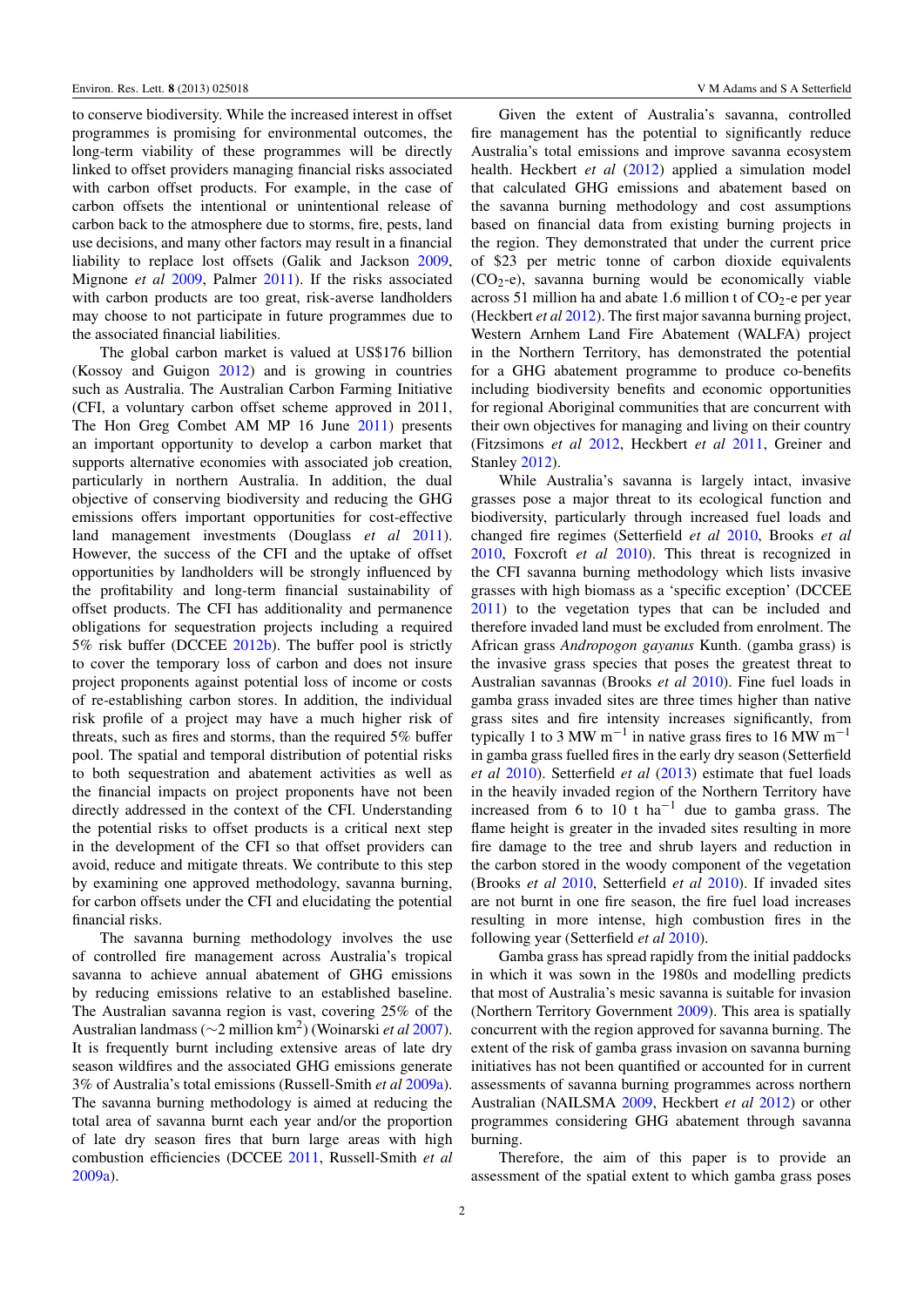a risk to Australia's savanna burning programmes including a consideration of the spatial correlation of the current distribution of gamba grass with GHG abatement values. We also examine the costs of managing gamba grass relative to the financial benefits of carbon offsets from savanna burning to determine the financial threat that gamba grass poses to the long-term viability of these programmes. Our analysis is directly relevant to emerging carbon products in Australia and provides guidance on the financial risks to savanna burning from gamba grass and the financial sustainability of savanna burning offsets where gamba grass is present. While our analysis is based on gamba grass, it provides a framework for assessing the risks from other invasive high biomass grasses threatening Australia's savanna. Our analysis also demonstrates the importance of identifying potential risks so that appropriate measures can be taken to avoid, reduce and mitigate these threats.

#### 2. Methods

#### *2.1. Study area and distribution of gamba grass*

In order to assess the risk to GHG abatement values from savanna burning by gamba grass we assembled data sets on current and potential distribution of gamba grass and expected abatement values and associated profits from savanna burning. We defined our study region as the savanna regions with rainfall greater than 800 mm a year as the current methodology applies to regions greater than 1000 mm but work is underway to extend to lower rainfall regions (BOM [2012\)](#page-8-13) (figure [1\)](#page-3-0). Data on the modelled potential distribution of gamba grass was provided by the Northern Territory Government (sourced from Weeds Branch Northern Territory Government, NRETAS [2008\)](#page-9-11) and mapped current gamba grass infestations for the Northern Territory were primarily our own data (250 m grid, see mapping methods in Petty *et al* [2012\)](#page-9-12) with additional locations provided by the Northern Territory Government (NRETAS [2008,](#page-9-11) figure 1). The current distribution of gamba grass for Western Australia and Queensland was provided by the Australian Weeds Committee (figure 1, Australian Weeds Committee [2012\)](#page-8-14).

#### *2.2. Mapped expected GHG abatement values and profits associated with savanna burning*

We mapped the expected  $CO<sub>2</sub>$ -e abatement values from savanna burning using the approved Carbon Farming Initiative (CFI) methodology. All costs and benefits associated with savanna burning were calculated as of 2012 in Australian dollars. The baseline emissions were calculated as the average annual emissions over a period of 10 years prior to the project. Annual emissions (of  $CH_4$  and  $N_2O$ ) were calculated on a per hectare basis (100 m grid) across the region based on calibrated values for burning efficiency, fuel load, emission factor, carbon content and nitrogen content (values specified in the methodology as a function of vegetation type and burning history, DCCEE [2011\)](#page-8-6). These calculations

required the use of vegetation cover and fire scar data. The only available vegetation data for the full region was the national vegetation information system data (NVIS [2010\)](#page-9-13). Although this vegetation is mapped at coarser resolution than that required for properties qualifying under the approved methodology, we believe this is appropriate for mapping variability of values at a regional scale. As fire scar data is not yet available for the full baseline period, we used fire frequency and late fire frequency from North Australian Fire Information (NAFI [2012\)](#page-8-15) over the baseline period to calculate average years since last burn and proportion of early and late season burning per hectare for the region. We used these to calculate average annual  $CO<sub>2</sub>$ -e emissions over the baseline period. We calculated project emissions as 66% of baseline emissions as was estimated for the WALFA region by Russell-Smith *et al* [\(2009b\)](#page-9-14). Lastly, the net expected annual abatement (t  $CO<sub>2</sub>$ -e) was calculated as the difference in baseline emissions and project emissions. Expected annual revenue from savanna burning was calculated by multiplying expected annual abatement (t  $CO<sub>2</sub>$ -e) by the initial price of \$23 AUD per metric tonne of carbon dioxide equivalents (t  $CO<sub>2</sub>$ -e) (figure [2\)](#page-4-0). Expected net annual profit from savanna burning was calculated as the difference in revenue and input costs per ha (input costs include items such as staff expenses, regular operational costs, and recurrent capital and have been estimated based on financial costs of savanna burning projects in the region at \$0.4685 per ha, Heckbert *et al* [2012\)](#page-8-7) (figure [2\)](#page-4-0).

#### *2.3. Modelled control and eradication costs for gamba grass infestations*

We modelled the costs of gamba grass control and eradication using cost estimates for 95 hypothetical gamba grass infestations provided by professional weed managers from the Centrogen Weed Specialist Company. Control of gamba grass was defined as management to prevent spread from the invasion site and to prevent further increase in density within the site. Control efforts include chemical treatment of the boundaries of infestations and the burning of gamba grass to increase accessibility for treatment of plants along edges of infestations. Control efforts must occur in perpetuity in order to effectively stop increases in size of gamba grass infestations. Eradication of gamba grass was defined as the local eradication of a gamba grass infestation through intense chemical treatment over a timeframe of 6–8 years depending on the size and density. At the time of data collection, Centrogen was the main weed management contractor in the Northern Territory undertaking gamba grass management projects on public and private land with extensive experience in costing control and eradication projects. Several weed managers at Centrogen worked together to collectively provide total weed management costs from each infestation, including labour, equipment, chemical, travel, monitoring and planning costs. In addition to cost estimates for all management inputs, the Centrogen team provided comments on the management approach used for control and eradication of different infestation types (classified by size and density).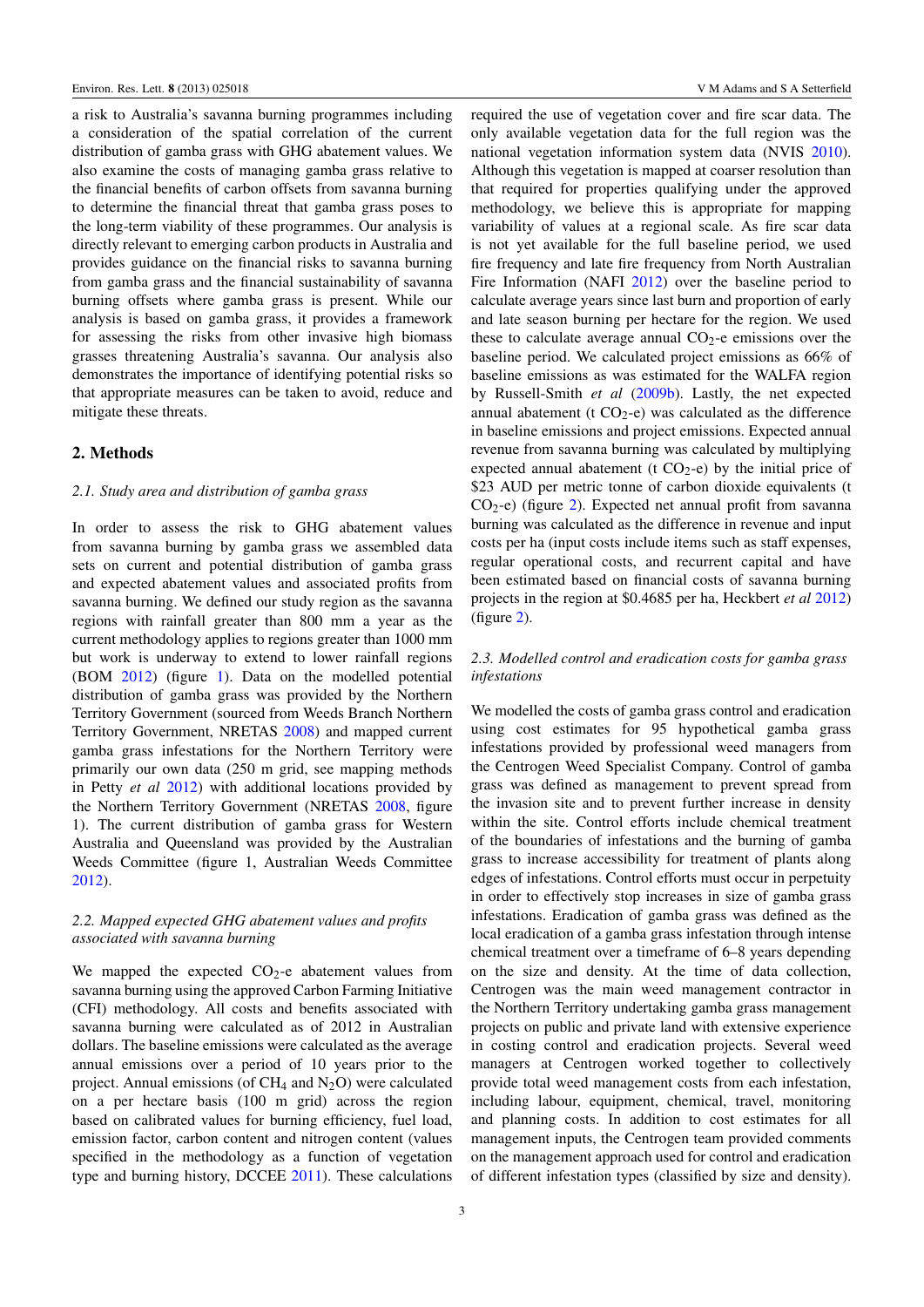<span id="page-3-0"></span>

Figure 1. Northern Australia study region (defined by northern savanna region with >800 mm rainfall, outlined in black). (A) Annual rainfall isophytes from Bureau of Meteorology (BOM). Project areas must be savanna vegetation with more than 1000 mm annual rainfall. For our study we include all northern savanna regions with greater than 800 mm annual rainfall to account for potential expansion of the methodology to lower rainfall regions. (B) Current distribution of *Andropogon gayanus*. Data was assembled for the Northern Territory from mapped infestations (250 m grid). While other records of presence of *Andropogon gayanus* exist we have included only mapped infestations for which we have data to model costs of control and eradication. Data for Western Australia and Queensland interpreted from the National Strategic Plan (based on 20 km  $\times$  20 km grid cells derived data supplied by the jurisdictions Australian Weeds Committee [2012\)](#page-8-14). (C) Potential distribution of *Andropogon gayanus* interpreted from CLIMATCH modelling and classified as unsuitably, marginal suitability or high suitability (NRETAS [2008\)](#page-9-11).

These cost estimates were used to parameterize control and eradication cost models as a function of density and size of infestation (see supplementary materials 1 for full model details, available at [stacks.iop.org/ERL/8/025018/mmedia\)](http://stacks.iop.org/ERL/8/025018/mmedia). The cost models were then tested against expert estimates of eradication costs (see supplementary materials 2 for full details, available at [stacks.iop.org/ERL/8/025018/mmedia\)](http://stacks.iop.org/ERL/8/025018/mmedia). We applied the cost models to a range of infestation sizes for each density class. For each density class and size we calculated the net present value over the management

timeframe (in perpetuity for control and 6–8 years for eradication depending on size and density class using a 3% interest rate based on the current Reserve Bank of Australia cash rates, RBA [2012\)](#page-9-15). We plotted net present value against size of infestation to explore under what conditions eradication and control were more cost efficient. We then used the control and eradication models to estimate annual control costs and annual eradication costs across the eradication time frame for all mapped infestations in the Northern Territory (figure  $1(B)$  $1(B)$ ).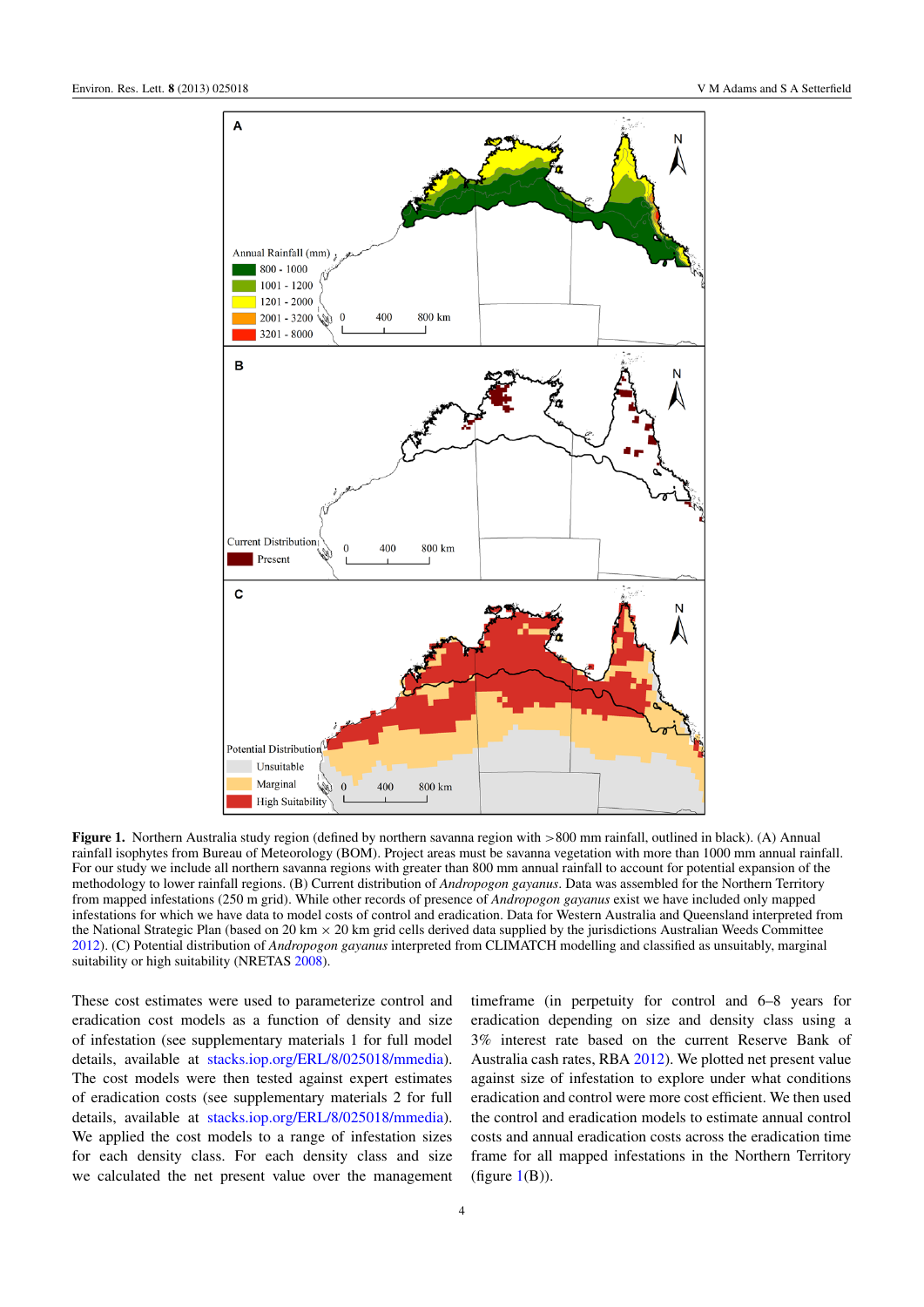<span id="page-4-0"></span>

Figure 2. (A) Expected annual greenhouse gas (GHG) abatement in tons of carbon dioxide equivalents (t CO<sub>2</sub>-e). (B) Expected annual per hectare profit from savanna burning.

<span id="page-4-1"></span>Table 1. Summary statistics of all eligible properties in the Northern Territory that are profitable for (A) carbon abatement credits (*n* = 884) and (B) the subset of those properties with gamba grass infestations (*n* = 199). The minimum, maximum, mean and mode are given for property size (ha), annual abatement per ha (t  $CO_2$ -e ha<sup>-1</sup>), gamba infestation size (ha) and gamba density class of properties. Gamba density classes adhere to the cover classes record in surveys and are:  $1 = 0\%$ ,  $2 = <1\%$ ,  $3 = 1-10\%$ ,  $4 = 10-50\%$ ,  $5 = >50\%$ .

|                                                                                                                                       | Minimum                             | Maximum         | Mean          | Mode                                |
|---------------------------------------------------------------------------------------------------------------------------------------|-------------------------------------|-----------------|---------------|-------------------------------------|
| A                                                                                                                                     |                                     |                 |               |                                     |
| Property size (ha)<br>Average abatement per ha (calculated per property as total<br>abatement per ha (t $CO_2$ -e ha <sup>-1</sup> )) | 101<br>0.00                         | 7845070<br>0.08 | 42630<br>0.03 | 128<br>0.05                         |
| B                                                                                                                                     |                                     |                 |               |                                     |
| Property size (ha)<br>Average abatement per ha (calculated per property as total<br>abatement per ha (t $CO_2$ -e ha <sup>-1</sup> )) | 103<br>0.00                         | 320 104<br>0.08 | 13320<br>0.04 | 128<br>0.047                        |
| Gamba density class<br>Gamba infestation size (ha)                                                                                    | $\mathcal{D}_{\mathcal{L}}$<br>6.25 | 11 156.25       | 3<br>357      | $\mathcal{D}_{\mathcal{L}}$<br>6.25 |

#### *2.4. Analysis of risks*

For the study region we calculated the percentage of total area eligible for savanna burning that is in each of three categories of suitability for gamba grass: not suitable for gamba grass, marginally suitable region and highly suitable region (based on Climatch analysis). For property scale economic analyses we restricted our analysis to properties of at least 100 ha (enrolled projects must be at least  $1 \text{ km}^2$  (100 ha)) in the Northern Territory, as this is the only state or territory where detailed gamba grass data was available, and we assumed that 100% of the eligible vegetation within a property would be used for abatement. For each property in the Northern Territory we summarized the expected annual GHG

abatement from savanna burning, the total area infested by gamba grass, the average density of gamba grass infestations and the annual control and eradication costs as well as net present value of gamba control (calculated in perpetuity) and eradication costs (calculated over the eradication time frame, between 6 and 8 years dependent on size and density of infestation). We summarized these details for all properties that have a profit from savanna burning and for the subset of properties that also have gamba infestations (table [1\)](#page-4-1).

In order to understand the financial risk posed by gamba grass to properties enrolled in savanna burning abatement projects we considered two motivations for managing gamba grass in order to mitigate the risk to their abatement credits. First, we considered the situation in which a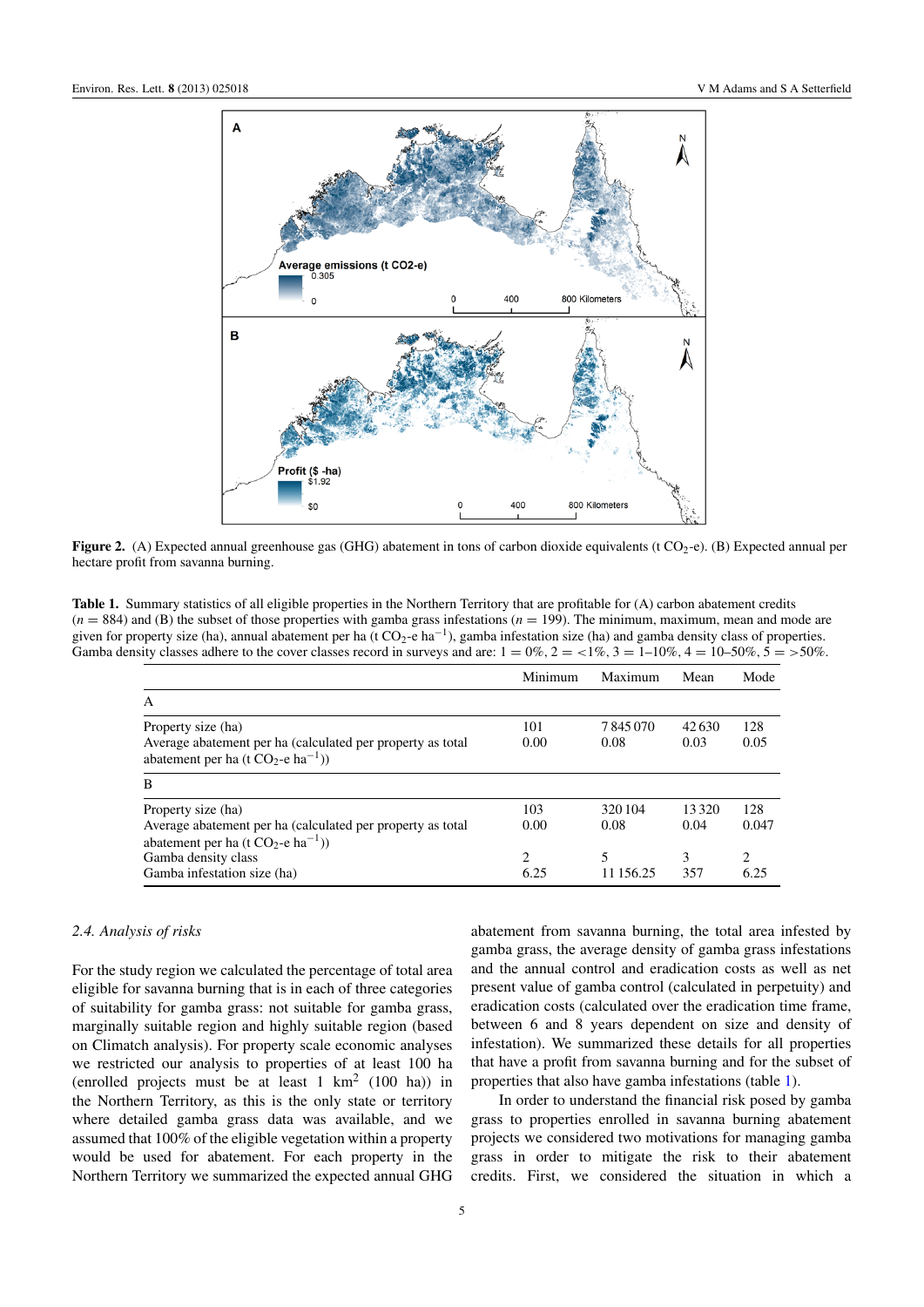| savanna burning carbon abatement programme (calculated at the property level and then averaged, $n = 199$ ). |                              |                                                               |                                                                                    |                                                             |  |  |  |  |
|--------------------------------------------------------------------------------------------------------------|------------------------------|---------------------------------------------------------------|------------------------------------------------------------------------------------|-------------------------------------------------------------|--|--|--|--|
|                                                                                                              | NPV per ha<br>(\$AUD per ha) | Average annual cost of<br>management per ha (\$AUD)<br>per ha | Annual ha enrolled in carbon<br>abatement to pay for 1 ha gamba<br>management (ha) | Years abatement to equal<br>NPV gamba management<br>(years) |  |  |  |  |
| Average control<br>Average eradication                                                                       | \$1377<br>\$877              | \$43<br>\$120                                                 | 290<br>780                                                                         | 70<br>72                                                    |  |  |  |  |

<span id="page-5-0"></span>Table 2. Control and eradication costs of gamba grass (\$AUD) and metrics for economic viability of managing gamba grass as part of a savanna burning carbon abatement programme (calculated at the property level and then averaged,  $n = 199$ ).

Table 3. Summary statistics for three example properties.

<span id="page-5-1"></span>

| Property area (ha)                                                  | 9392      | 13 1 18                     | 6011     |
|---------------------------------------------------------------------|-----------|-----------------------------|----------|
| Annual carbon abatement per ha (t $CO_2$ -e ha <sup>-1</sup> )      | 0.0318    | 0.0470                      | 0.0313   |
| Annual carbon abatement profit per ha $(\$AUD ha^{-1})$             | \$0.26    | \$0.61                      | \$0.25   |
| Gamba density class                                                 | 3         | $\mathcal{D}_{\mathcal{L}}$ | 2        |
| Gamba infestation size (ha)                                         | 325       | 12.5                        | 37.5     |
| NPV control (\$AUD)                                                 | \$112020  | \$29 940                    | \$30040  |
| NPV eradication (\$AUD)                                             | \$349000  | \$9410                      | \$23 060 |
| NPV control per ha $(\$AUD ha^{-1})$                                | \$344.68  | \$2395.20                   | \$801.17 |
| NPV eradication per ha (\$AUD ha <sup>-1</sup> )                    | \$1073.85 | \$752.80                    | \$615.04 |
| Time for carbon profit to equal NPV gamba grass control (years)     | 28        | 9                           | 15       |
| Time for carbon profit to equal NPV gamba grass eradication (years) | 54        | 3                           | 12       |
|                                                                     |           |                             |          |

landholder controls gamba grass in order to (1) protect against gamba grass spread within their property and associated loss of eligible hectares for enrolment in carbon offsets and (2) protect against the loss of abatement credits on enrolled land due to potential movement of intense fires from gamba infested land onto land enrolled in carbon offsets. Second, we considered the situation in which a landholder eradicates gamba grass in order to make the land eligible for subsequent enrolment in carbon offsets. We considered these two situations separately rather than considering only the most cost efficient of the two management options as they reflect different landholder motivations and therefore cost efficiency may not be the sole factor in a landholder's decision to control or eradicate. We investigated the economic viability of these two situations by first calculating the average per ha cost of management for each property and the net present value of control and eradication costs associated with gamba grass on each property (using a 3% interest rate based on the current Reserve Bank of Australia cash rates, RBA [2012\)](#page-9-15). We then calculated two metrics to assess economic viability of the above situations: (1) the number of hectares that a property would need to enrol in carbon credits to break even with 1 ha of gamba management costs (i.e. the ratio of per ha annual gamba grass management costs to per ha annual carbon credit profits) and (2) the amount of time that the property would need to sell annual carbon credits at the current price of \$23 per tonne in order to break even with gamba management costs (i.e. solve for the number of annual periods such that the net present value of carbon credit profits are equal to gamba grass management costs). All summary statistics were calculated for each property and then averaged across properties and reported in table [2.](#page-5-0) In addition, we provide three example properties that are profitable for GHG abatement but have gamba infestations that will need to be controlled or eradicated (table [3\)](#page-5-1).

## 3. Results

The potential spatial extent of savanna burning projects across northern Australia is coincident with the potential spatial extent of gamba grass (figure [1\)](#page-3-0). Across our study region, only 5% of the area which qualifies for savanna burning is out of range for gamba grass while 75% of the region is part of the highly suitable range for gamba grass (figure  $1(C)$  $1(C)$ ).

The average annual GHG emissions (t  $CO<sub>2</sub>$ -e) per ha over the baseline period are given in figure  $2(A)$  $2(A)$  and range from 0 to  $0.305$  t CO<sub>2</sub>-e per hectare. The expected profit per hectare (\$AUD) from GHG abatement at a price of \$23 AUD per tonne  $CO_2$ -e is given in figure  $2(B)$  $2(B)$  and values range from \$0 to \$1.92.

Control costs are relatively uniform across size and density classes (figure [3\)](#page-6-0), reflecting that control efforts are typically herbicide spray efforts along the perimeter of infestations and therefore not sensitive to density. However, eradication costs diverge for density classes, with dense infestations becoming increasingly costly for large infestations. The cost curves are linearly increasing with small jumps in the eradication cost curves at 100 and 500 ha reflecting changes in equipment costs at those sizes. Where eradication and control cost curves cross indicates a change in cost-efficient strategies. In general, eradication is more cost efficient than control for smaller infestations (figure [3\)](#page-6-0). For example, scattered infestations (density class  $\langle 1\% \rangle$  are more cost efficient to eradicate up to 56 ha after which it is more cost efficient to control (figure  $3(B)$  $3(B)$ ). For the smallest infestations (6.25 ha), the net present value of eradication costs ranges from ∼\$6000 to \$16 000 and the net present value of control costs ranges from ∼\$32 000 to \$33 500 (figure [3\)](#page-6-0). Summary statistics of all properties with a positive carbon offset profit and the subset of those properties with gamba grass are provided in table [1.](#page-4-1) There were 884 eligible profitable properties in the Northern Territory. Approximately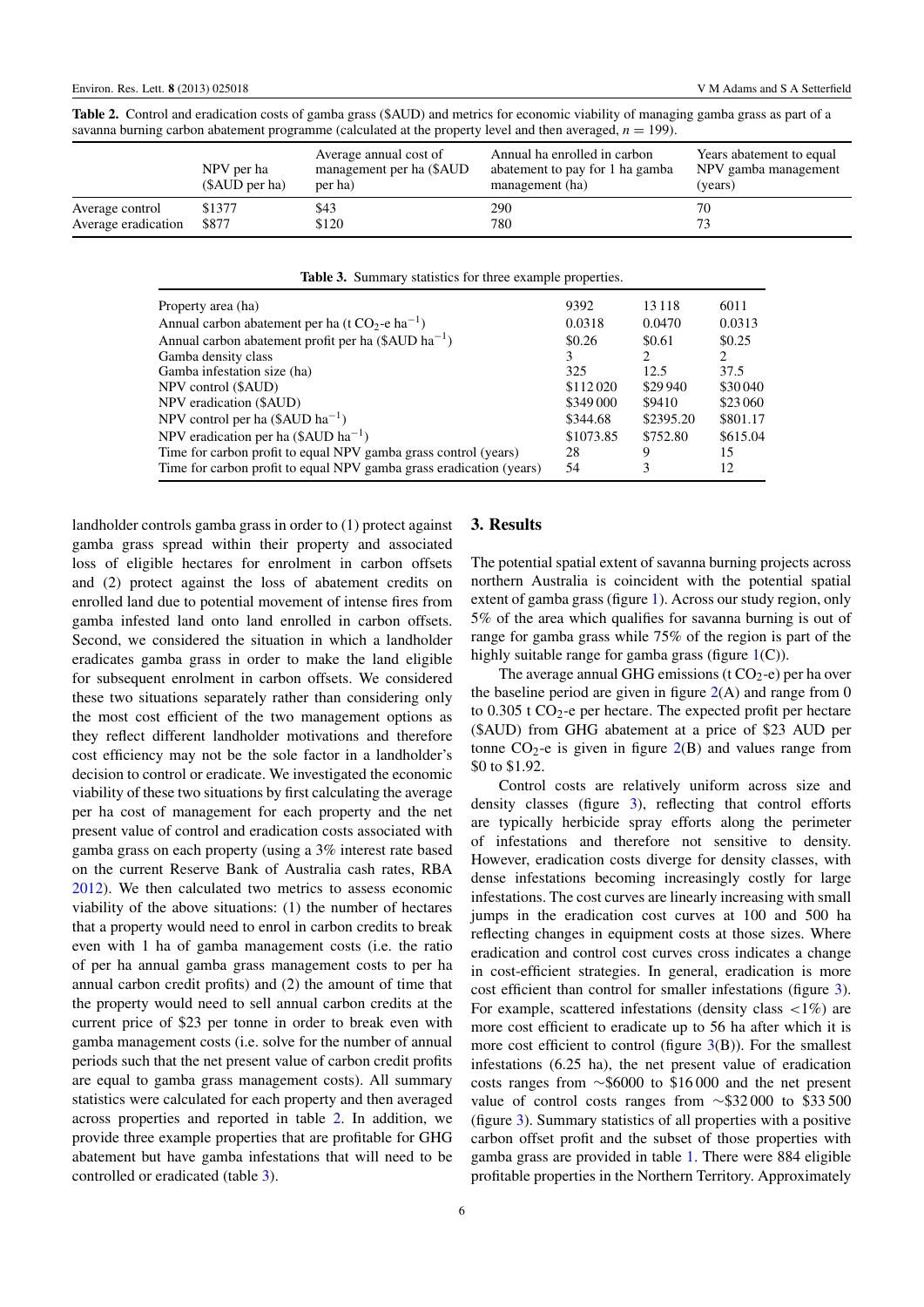<span id="page-6-0"></span>

Figure 3. Net present value of eradication and control costs for gamba grass. (A) Net present value (in thousands, \$AUD) for a range of gamba grass infestation sizes for the three density classes (scattered  $\langle 1\% \rangle$ , medium 1–50%, dense  $>50\%$ ). Jumps in the curves at 100 ha and 500 ha reflect changes in equipment costs at those sizes. (B) Net present value (in thousands, \$AUD) for gamba grass infestations up to 70 ha to show the changes in cost-efficient approaches (where the eradication and control curves cross) for the three density classes. For example, eradication is more cost efficient for scattered infestations up to ∼56 ha after which it is more cost efficient to control scattered infestations.

22% of the properties that can run profitable GHG abatement programmes (defined as profit  $> 0$ ) have gamba grass infestations (199 of 884 properties). Those properties that have gamba grass are smaller than the average profitable property. The average density class of gamba infestations is relatively low (1–10% cover) and the average size of infestation is 357 ha.

The average annual per ha cost of gamba grass eradication is nearly three times that of control. However, when considering the per hectare net present value, the cost of eradication is approximately two thirds that of control. This is due to control being in perpetuity whereas eradication occurs over 6–8 years depending on the size and density of infestation. On an annual basis, in order to recuperate the costs of controlling 1 ha of gamba grass infestation, 290 ha of land must be enrolled in GHG abatement credits. Nearly three times that amount of land, 780 ha, is needed to recuperate the costs of eradicating 1 ha of gamba grass infestation. If a landholder sequestered all profits from GHG abatement credits and placed them in an endowment fund at 3% per annum interest to recover the net present value of costs of gamba grass control or eradication, the average time required for profits to be placed in an endowment fund is 70 years for control or 73 years for eradication.

We provide a summary of three example properties in table [3](#page-5-1) to elucidate under what conditions control of gamba grass would be more economically viable than eradication of gamba grass. The amount of time that a landholder would need to invest all carbon offset profits into an endowment fund at 3% interest in order to pay for gamba grass control efforts is larger for larger gamba infestations; however for properties

that have higher abatement potential the profit is greater and therefore reduces the amount of time.

#### 4. Discussion

The Western Arnhem Land Fire Abatement (WALFA) has demonstrated the potential for savanna burning to produce economic benefits and Aboriginal communities across northern Australia are now working to extend the WALFA project model with the goal of supporting jobs on country for land management. However, we calculated that 75% of land across northern Australia that is eligible for enrolment in savanna burning is highly suitable for gamba grass. Our analysis demonstrates that the economic viability of savanna burning enterprises is compromised by the presence of gamba grass, with an average ratio of 290 ha of uninfested land needed to be enrolled in carbon credits to fund control of 1 ha of gamba grass infestation.

Based on our calculations, the expected profit per hectare (\$AUD) from GHG abatement at a price of \$23 AUD per tonne  $CO_2$ -e ranges from \$0 to \$1.92. The magnitude and spatial heterogeneity of emissions and expected profits are similar to previously published figures using alternate estimation techniques (average estimated annual GHG emissions range from 0 to 0.313 t  $CO<sub>2</sub>e$ - per ha and expected profits have a maximum of \$1.98, Heckbert *et al* [2012\)](#page-8-7). In the Northern Territory, our analysis suggests that GHG abatement credits are profitable on nearly 900 eligible properties at the current price of \$23 per tonne  $CO<sub>2</sub>$ -e. However, 22% of those properties have existing gamba grass infestations which pose a major economic threat to their profitability. Controlling gamba grass is a minimum land management action in order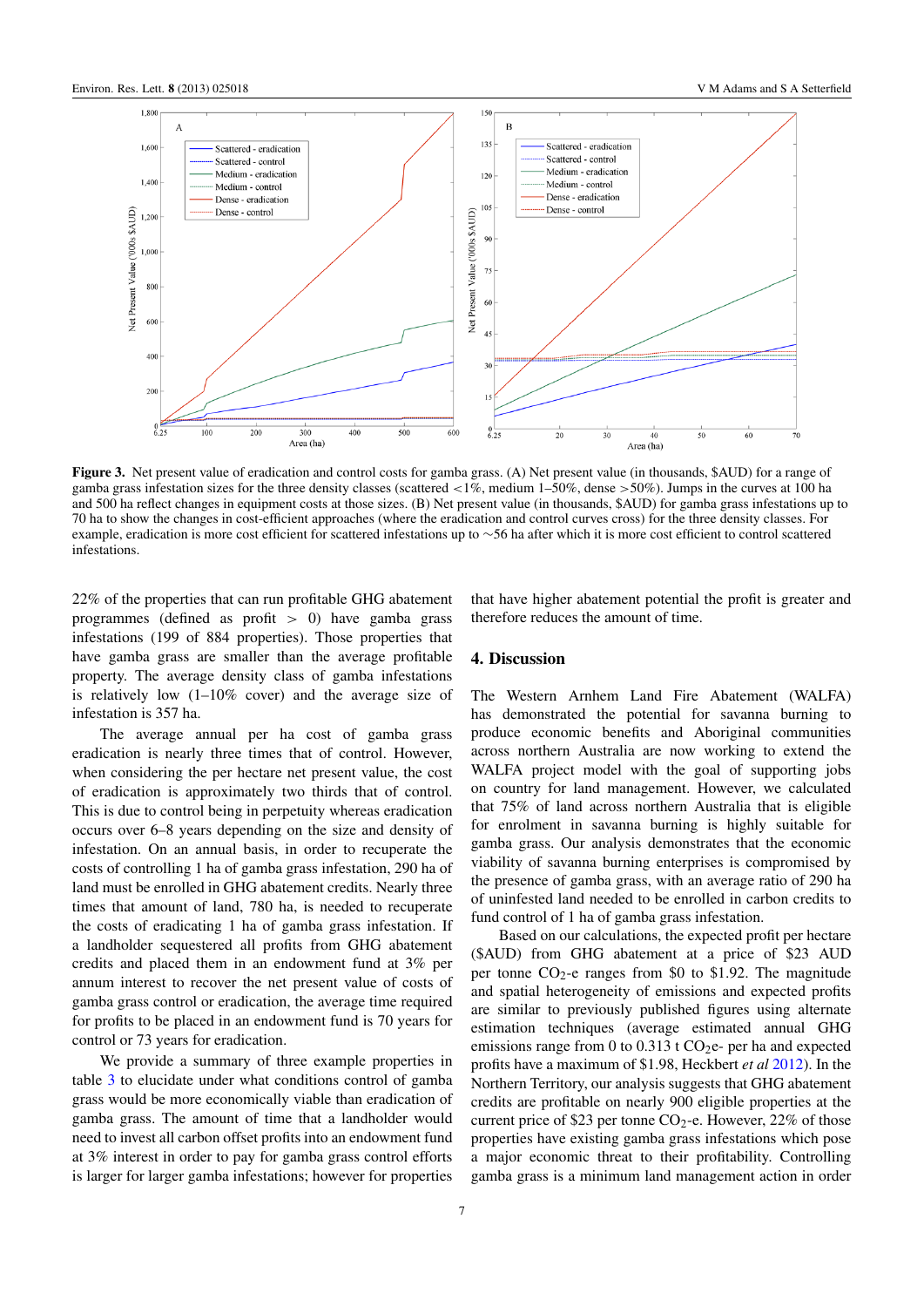to maintain savanna burning enterprises; however the average time frame required to break even on profits invested in an endowment to fund control costs is 70 years suggesting that gamba grass makes savanna burning un-economical on properties.

On larger and therefore more profitable properties in our study region (examples given in table [3\)](#page-5-1), the number of years required for GHG abatement profits to be invested in an endowment fund to cover control or eradication of gamba grass still ranges from 3 to 54 years. The requirement of long-term investment of profits to address the threat posed by gamba grass may deter landholders from entering into savanna burning enterprises. For example, a previous study in the Daly catchment, Northern Territory (in which several savanna burning programmes are now underway) had a reported average period of ownership of 12 years and maximum reported ownership of 70 years (Adams *et al* [2012\)](#page-8-16). This suggests that the average landholder would need to sequester 100% of their profits for the entire duration of their ownership in order to fund the long-term management of gamba grass.

Our analysis assumes an interest rate of 3%, a price of \$23 per tonne  $CO_2$ -e, an assumed 34% reduction from baseline emissions and regional scale analysis of abatement values which rely on coarse scale mapping products. Therefore, there are a number of uncertainties associated with our regional analysis. There will be local scale variations in abatement values depending on actual fire severity, whereas our calculations capture only that fire events have occurred. In addition, abatement values will vary at a property level depending on fire management effectiveness. Lastly, if the price per tonne  $CO<sub>2</sub>$ -e decreases, the number of properties that are profitable for savanna burning will decrease and the number of hectares enrolled in savanna burning required to fund one hectare of gamba grass will increase. The recent announcement to fully link the Australian emissions trading scheme with the European Union Emissions Trading System (EU ETS) by 2018 (DCCEE [2012a\)](#page-8-17) suggests that prices will fluctuate. At a price of \$15 per tonne Heckbert *et al* [\(2012\)](#page-8-7) find that the number of profitable hectares for savanna burning drops from 51 million (at current price of \$23 per tonne) to 23 million ha. Lower per tonne  $CO<sub>2</sub>$ -e prices will result in lower abatement profits and therefore increased programme costs associated with gamba grass control and eradication may pose a greater financial risk to savanna burning opportunities than estimated here.

While gamba grass clearly presents a threat to the expansion of savanna burning programmes in northern Australia and their long-term economic viability, many of the existing infestations are still small. For example, of the 199 with infestations, 31 (16%) have the smallest size infestation mapped (6.25 ha) and the average net present value for eradication per infestation is \$6500 (figure [3\)](#page-6-0). This means that gamba grass can be eradicated from 16% of the properties currently infested for a total one-time investment of just \$200 000. In addition, approximately half of the infested properties (95 of 199) have infestations less than 50 ha and eradication is more cost efficient than long-term control for these properties. For these properties, the presence of gamba

grass may be less of a deterrent to entering the carbon market given that it is more cost efficient to eradicate gamba grass and then enrol those lands in savanna burning as compared to being committed to controlling gamba grass in perpetuity.

Our discussion thus far has focused on the direct threat that gamba grass poses within a property to GHG abatement opportunities. However, quantification of the spread rate of gamba grass from the initial source paddocks in northern Australia suggested explosive rates of spread analogous to highly invasive plants elsewhere (Petty *et al* [2012\)](#page-9-12). Given this, gamba grass on neighbouring properties may also pose a significant threat to properties enrolled in GHG abatement programmes if gamba grass spreads into the property and establishes infestations. The threat posed by infestations on nearby properties may be addressed through enforcement of the existing legal declaration of gamba grass as a weed under the Northern Territory Weeds Management Act 2001. However, this does require a robust governance system which enforces the existing legislation through issuance of fines and land management or directions notices. While this is theoretically possible, a recent study showed that only recently, and only in Victoria, has there been a concerted effort to enforce weeds law in command and control manner (Martin *et al* [2012,](#page-8-18) McLennan [2012\)](#page-8-19).

For properties engaged in GHG abatement enterprises, it will be critical to prevent new infestations through spread from neighbouring properties and reduce the likelihood of hot fires fuelled by gamba grass from moving onto their property. In the event that neighbouring properties do not control gamba grass and therefore become sources of both gamba grass and fire spread, what are the legal obligations for the lost revenue to neighbouring GHG abatement enterprises? Martin *et al* [\(2012\)](#page-8-18) summarize court cases relating to nuisance or negligence and weeds and elucidate the difficulties of demonstrating liability which may hinge upon the ability to show that the landholder brought the weeds onto the property and the weeds contributed to a 'non-natural' use of the land. Given that many properties are likely to have changed ownership a number of times since gamba grass was either planted or first invaded the property through natural spread, it may be difficult to demonstrate liability given landholders have inherited gamba grass infestations rather than brought it onto the property themselves. However, relating to the spread of gamba grass fuelled fires, the *Goldman v Hargrave* (1967) court confirmed the liability of the occupier in that he failed to uphold his duty of care when he allowed a fire started by lighting striking a tree to spread and cause damage to his neighbours.

Gamba grass presents a long-term threat to GHG abatement programmes. However, many of the infestations on properties are currently small and not financially onerous to eradicate. In addition, current gamba infestations total  $∼1.5$  million ha, only 2% of the current potential range (Australian Weeds Committee [2012\)](#page-8-14) compared to a potential 51 million ha of profitable savanna burning land (Heckbert *et al* [2012\)](#page-8-7). Therefore, immediate containment of the existing gamba infestations would be a significant step in mitigating the risk posed by gamba grass to savanna burning at a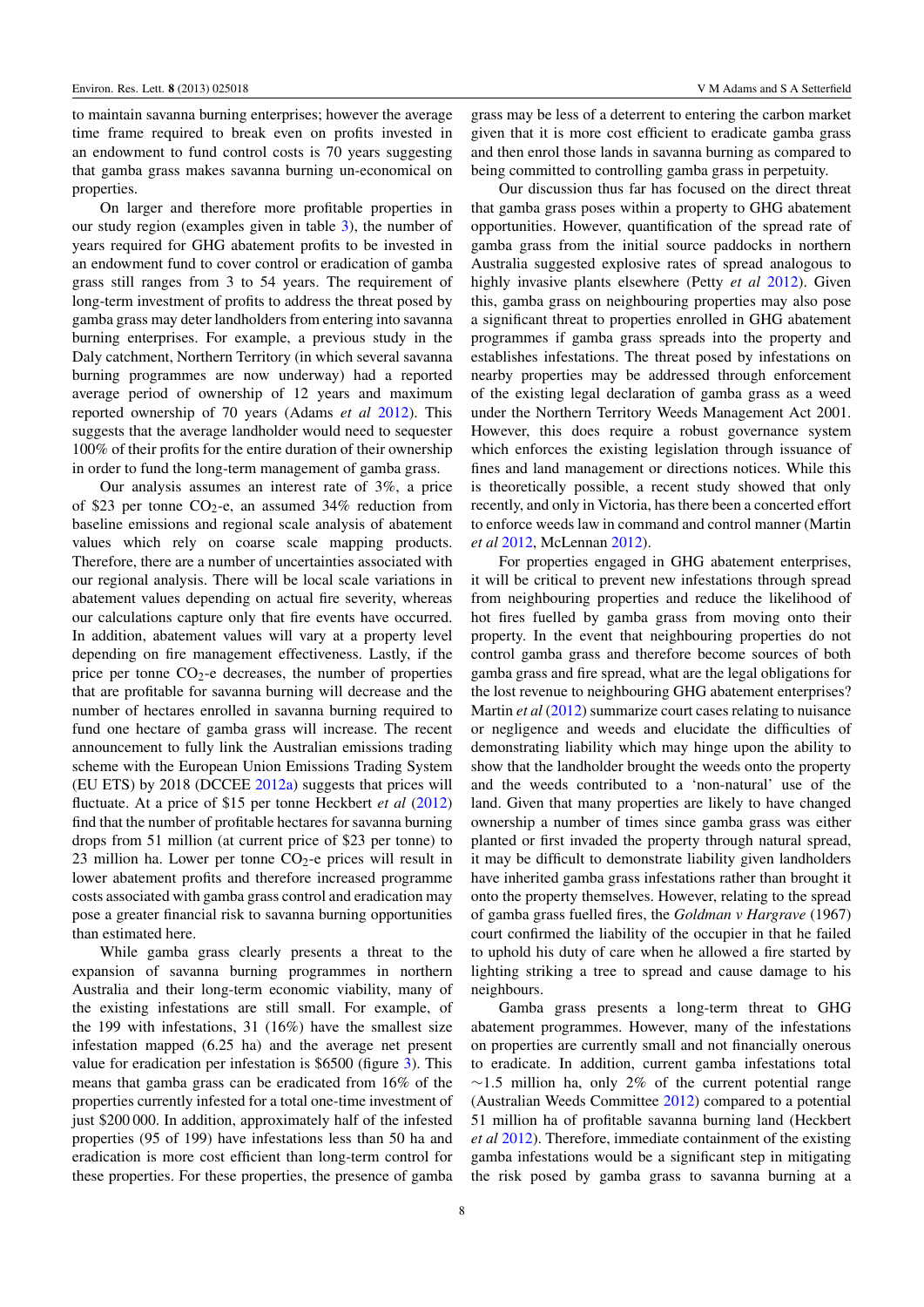regional scale. Containment of gamba grass can be achieved and supported through existing legislation which allows for the Northern Territory government to issue fines and land management or directions notices to those landholders not actively controlling gamba grass. Our analysis elucidates the potential for large gamba grass infestations to be a financial barrier to landholders entering into GHG abatement programmes. However, our analysis also lays the foundations for understanding the extent of the risk posed by gamba grass and ensuring that appropriate management of infestations occurs to mitigate these risks. Lastly, given the appropriate governance structures, the threat posed by gamba grass on neighbouring properties can be addressed so that this is not a deterrent to landholders wanting to enter into the carbon market.

Offset programmes provide potential economic opportunities for development which result in environmental outcomes, such as carbon sequestration as well as biodiversity benefits. However, the potential for reversal and the subsequent impact on actual offsets may pose financial risks to participants in the offset market and therefore act as a barrier to new future landholders entering the market. We have demonstrated that gamba grass poses a real threat to the financial viability of GHG abatement enterprises in northern Australia. This is only one case study of a known environmental driver that may directly impact on offset activities. Storms, fire, pests, and many other factors may result in reversal and therefore have financial implications associated with lost offsets (Galik and Jackson [2009,](#page-8-1) Mignone *et al* [2009,](#page-8-2) Palmer [2011\)](#page-9-3). Environmental offset markets are relatively new and therefore there is an opportunity to elucidate and account for these risks when designing offset programmes. In addition, if there is an appropriate analysis of the risk to each project then appropriate mechanisms can be used to mitigate these risks including market mechanisms such as insurance products (Diaz [2010,](#page-8-20) van Oosterzee *et al* [2012\)](#page-9-16). A robust estimation of the financial liabilities and likelihood of reversals due to environmental drivers such as gamba grass allows for offset programmes to mitigate these threats or buffer against financial losses so that the long-term viability of the enterprise is not at risk.

#### Acknowledgments

This work was funded by a RIRDC National Weeds and Productivity Program research grant (PRJ-006928). We thank L Hutley for valuable comments on an earlier draft of the manuscript. We thank L Wainger for valuable insights and help in formulating the gamba grass management cost models, Joye Maddison for expert data on gamba grass treatment and the associated costs and the staff at Centrogen.

### References

<span id="page-8-16"></span>Adams V M, Pressey R L and Stoeckl N 2012 Estimating land and conservation management costs: the first step in designing a stewardship program for the Northern Territory *Biol. Conserv.* [148](http://dx.doi.org/10.1016/j.biocon.2012.01.064) [44–53](http://dx.doi.org/10.1016/j.biocon.2012.01.064)

- <span id="page-8-14"></span>Australian Weeds Committee 2012 *Weeds of National Significance Gamba Grass (Andropogon gayanus) Strategic Plan (Consultation Draft, June 2012)* (Canberra: Australian Weeds Committee)
- <span id="page-8-13"></span>BOM 2012 *Average Annual Rainfall* (Bureau of Meteorology (BOM)) (downloaded from [www.bom.gov.au/jsp/ncc/climate](http://www.bom.gov.au/jsp/ncc/climate_averages/rainfall/index.jsp) [averages/rainfall/index.jsp,](http://www.bom.gov.au/jsp/ncc/climate_averages/rainfall/index.jsp) accessed September 2012)
- <span id="page-8-11"></span>Brooks K J, Setterfield S A and Douglas M M 2010 Exotic grass invasions: applying a conceptual framework to the dynamics of degradation and restoration in Australia's tropical savannas *Restor. Ecol.* [18](http://dx.doi.org/10.1111/j.1526-100X.2008.00470.x) [188–97](http://dx.doi.org/10.1111/j.1526-100X.2008.00470.x)
- <span id="page-8-0"></span>CBD 2010 *Convention on Biological Diverstiy—Aichi Biodiversity Targets* (in: [www.cbd.int/sp/targets/\)](http://www.cbd.int/sp/targets/)
- <span id="page-8-6"></span>DCCEE 2011 *Methodology for Savanna Burning* (Canberra: Department of Climate Change and Energy Efficiency (DCCEE))
- <span id="page-8-17"></span>DCCEE 2012a *Linking and the Carbon Farming Initiative* [\(www.](http://www.cleanenergyfuture.gov.au/wp-content/uploads/2012/08/CEF-FS44-Linking-and-the-Carbon-Farming-Initiative.pdf) [cleanenergyfuture.gov.au/wp-content/uploads/2012/08/](http://www.cleanenergyfuture.gov.au/wp-content/uploads/2012/08/CEF-FS44-Linking-and-the-Carbon-Farming-Initiative.pdf) [CEF-FS44-Linking-and-the-Carbon-Farming-Initiative.pdf\)](http://www.cleanenergyfuture.gov.au/wp-content/uploads/2012/08/CEF-FS44-Linking-and-the-Carbon-Farming-Initiative.pdf)
- <span id="page-8-5"></span>DCCEE 2012b *Permanence* [\(www.climatechange.gov.au/](http://www.climatechange.gov.au/government/initiatives/carbon-farming-initiative/activities-eligible-excluded/permanence-sequestration-projects-only.aspx) [government/initiatives/carbon-farming-initiative/](http://www.climatechange.gov.au/government/initiatives/carbon-farming-initiative/activities-eligible-excluded/permanence-sequestration-projects-only.aspx) [activities-eligible-excluded/](http://www.climatechange.gov.au/government/initiatives/carbon-farming-initiative/activities-eligible-excluded/permanence-sequestration-projects-only.aspx) [permanence-sequestration-projects-only.aspx\)](http://www.climatechange.gov.au/government/initiatives/carbon-farming-initiative/activities-eligible-excluded/permanence-sequestration-projects-only.aspx)
- <span id="page-8-20"></span>Diaz D 2010 Moving beyond the buffer pool *Ecosystem Marketplace* (available from [www.ecosystemmarketplace.](http://www.ecosystemmarketplace.com/pages/dynamic/article.page.php?page_id=7863§ion=home) [com/pages/dynamic/article.page.php?page](http://www.ecosystemmarketplace.com/pages/dynamic/article.page.php?page_id=7863§ion=home) [id=7863&](http://www.ecosystemmarketplace.com/pages/dynamic/article.page.php?page_id=7863§ion=home) [section=home,](http://www.ecosystemmarketplace.com/pages/dynamic/article.page.php?page_id=7863§ion=home) accessed January 2012)
- <span id="page-8-4"></span>Douglass L L, Possingham H P, Carwardine J, Klein C J, Roxburgh S H, Russell-Smith J and Wilson K A 2011 The effect of carbon credits on Savanna land management and priorities for biodiversity conservation *PLoS One* [6](http://dx.doi.org/10.1371/journal.pone.0023843) [e23843](http://dx.doi.org/10.1371/journal.pone.0023843)
- <span id="page-8-8"></span>Fitzsimons J, Russell-Smith J, James G, Vigilante T, Lipsett-Moore G, Morrison J and Looker M 2012 Insights into the biodiversity and social benchmarking components of the Northern Australian fire management and carbon abatement programmes *Ecol. Manag. Restor.* [13](http://dx.doi.org/10.1111/j.1442-8903.2011.00624.x) [51–7](http://dx.doi.org/10.1111/j.1442-8903.2011.00624.x)
- <span id="page-8-12"></span>Foxcroft L C, Richardson D M, Rejmánek M and Pyšek P 2010 Alien plant invasions in tropical and sub-tropical savannas: patterns, processes and prospects *Biol. Invasions* [12](http://dx.doi.org/10.1007/s10530-010-9823-7) [3913–33](http://dx.doi.org/10.1007/s10530-010-9823-7)
- <span id="page-8-1"></span>Galik C S and Jackson R B 2009 Risks to forest carbon offset projects in a changing climate *For. Ecol. Manag.* [257](http://dx.doi.org/10.1016/j.foreco.2009.03.017) [2209–16](http://dx.doi.org/10.1016/j.foreco.2009.03.017)
- <span id="page-8-10"></span>Greiner R and Stanley O 2012 More than money for conservation: exploring social co-benefits from PES schemes *Land Use Policy* [31](http://dx.doi.org/10.1016/j.landusepol.2011.11.012) [4–10](http://dx.doi.org/10.1016/j.landusepol.2011.11.012)
- <span id="page-8-7"></span>Heckbert S, Russell-Smith J, Reeson A, Davies J, James G and Meyer C 2012 Spatially explicit benefit—cost analysis of fire management for greenhouse gas abatement *Austral Ecol.* [37](http://dx.doi.org/10.1111/j.1442-9993.2012.02408.x) [724–32](http://dx.doi.org/10.1111/j.1442-9993.2012.02408.x)
- <span id="page-8-9"></span>Heckbert S, Russell-Smith J, Reeson A and James G 2011 Indigenous Australians fight climate change with fire *Solutions* 2 50–6
- <span id="page-8-3"></span>Kossoy A and Guigon P 2012 *State and Trends of the Carbon Market 2012* (Washington, DC: Carbon Finance at the World Bank)
- <span id="page-8-18"></span>Martin P, Verbeek M, Riley S, Bartel R and Le Gal E 2012 *Innovations in Institutions to Improve Weed Funding, Strategy and Outcomes RIRDC Publication* No. 12/091 *RIRDC Project No*: PRJ-006906 (Kingston: Rural Industries Research and Development Corporation)
- <span id="page-8-19"></span>McLennan C 2012 Weed control push pays off *The Weekly Times* [\(www.weeklytimesnow.com.au/article/2012/01/26/434661](http://www.weeklytimesnow.com.au/article/2012/01/26/434661_national-news.html) [national-news.html,](http://www.weeklytimesnow.com.au/article/2012/01/26/434661_national-news.html) accessed October 2012)
- <span id="page-8-2"></span>Mignone B, Hurteau M, Chen Y and Sohngen B 2009 Carbon offsets, reversal risk and US climate policy *Carbon Balance Manag.* [4](http://dx.doi.org/10.1186/1750-0680-4-3) [1–6](http://dx.doi.org/10.1186/1750-0680-4-3)
- <span id="page-8-15"></span>NAFI 2012 *Fire Frequency and Late Fire Frequency Digital Data* (downloaded from [www.firenorth.org.au/nafi2/,](http://www.firenorth.org.au/nafi2/) accessed September 2012)